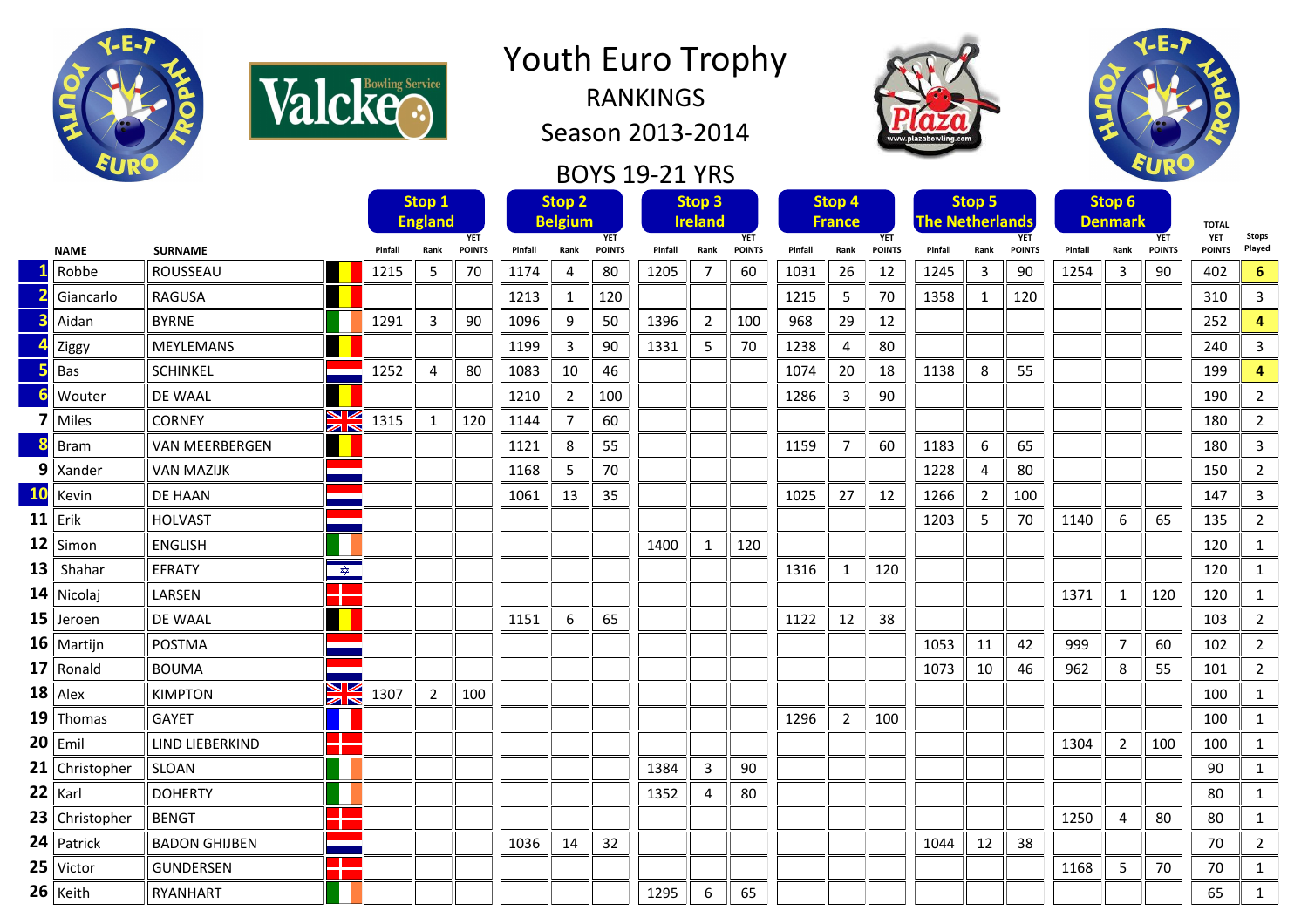| $27$ Joel       | LIENHARD            | ٠                    |  |      |    |    |      |    |    | 1161 | 6  | 65 |      |    |    |     |   |    | 65 | 1              |
|-----------------|---------------------|----------------------|--|------|----|----|------|----|----|------|----|----|------|----|----|-----|---|----|----|----------------|
| $28$   Ferrel   | <b>KHOO</b>         |                      |  |      |    |    |      |    |    |      |    |    | 1155 | 7  | 60 |     |   |    | 60 | $\mathbf{1}$   |
| $29$ Matthew    | <b>KESTELL</b>      |                      |  |      |    |    | 1195 | 8  | 55 |      |    |    |      |    |    |     |   |    | 55 | $\mathbf{1}$   |
| $30$ Ido        | <b>SHARET</b>       | $\frac{1}{\sqrt{2}}$ |  |      |    |    |      |    |    | 1156 | 8  | 55 |      |    |    |     |   |    | 55 | $\mathbf{1}$   |
| $31$ Ray        | <b>CULLEN</b>       |                      |  |      |    |    | 1177 | 9  | 50 |      |    |    |      |    |    |     |   |    | 50 | $\mathbf{1}$   |
| 32 Aurélien     | <b>TRUCHOT</b>      |                      |  |      |    |    |      |    |    | 1152 | 9  | 50 |      |    |    |     |   |    | 50 | $\mathbf{1}$   |
| 33   Mitchell   | <b>MULTEM</b>       |                      |  |      |    |    |      |    |    |      |    |    | 1086 | 9  | 50 |     |   |    | 50 | $\mathbf{1}$   |
| 34 Nicolai      | <b>MALMBERG</b>     | $\Box$<br>т          |  |      |    |    |      |    |    |      |    |    |      |    |    | 955 | 9 | 50 | 50 | $\mathbf{1}$   |
| $35$ Nathan     | O'CONNOR            |                      |  |      |    |    | 1067 | 10 | 46 |      |    |    |      |    |    |     |   |    | 46 | $\mathbf{1}$   |
| $36$ Cedric     | <b>BOITEUX</b>      |                      |  |      |    |    |      |    |    | 1143 | 10 | 46 |      |    |    |     |   |    | 46 | 1              |
| $37$ Sven       | <b>STEENBEKKERS</b> |                      |  | 1080 | 11 | 42 |      |    |    |      |    |    |      |    |    |     |   |    | 42 | $\mathbf{1}$   |
| 38 Julien       | <b>FACON</b>        | ╻                    |  |      |    |    |      |    |    | 1131 | 11 | 42 |      |    |    |     |   |    | 42 | $\mathbf{1}$   |
| $39$ Thomas     | <b>WASCHKE</b>      |                      |  | 878  | 15 | 29 |      |    |    | 925  | 33 | 11 |      |    |    |     |   |    | 40 | $\overline{2}$ |
| $40$ Stijn      | PHILIPSEN           |                      |  | 1078 | 12 | 38 |      |    |    |      |    |    |      |    |    |     |   |    | 38 | $\mathbf{1}$   |
| $41$ Daryl      | <b>STUCKI</b>       | ۰                    |  |      |    |    |      |    |    | 1122 | 13 | 35 |      |    |    |     |   |    | 35 | $\mathbf{1}$   |
| $42$ Sven       | <b>KNIJN</b>        |                      |  |      |    |    |      |    |    |      |    |    | 1019 | 13 | 35 |     |   |    | 35 | $\mathbf{1}$   |
| $43$   Kevin    | <b>HAASPER</b>      | ۰                    |  |      |    |    |      |    |    | 1118 | 14 | 32 |      |    |    |     |   |    | 32 | $\mathbf{1}$   |
| 44 Rob          | ROTHENGATTER        |                      |  |      |    |    |      |    |    |      |    |    | 994  | 14 | 32 |     |   |    | 32 | 1              |
| $45$   Kevin    | ZAMPIN              |                      |  |      |    |    |      |    |    | 1093 | 15 | 29 |      |    |    |     |   |    | 29 | 1              |
| 46   Mickaël    | LE MEUT             |                      |  |      |    |    |      |    |    | 1091 | 16 | 26 |      |    |    |     |   |    | 26 | $\mathbf{1}$   |
| 47 Antoine      | PAQUEREAU           | ╻                    |  |      |    |    |      |    |    | 1091 | 17 | 24 |      |    |    |     |   |    | 24 | $\mathbf{1}$   |
| 48 Jeremy       | SOULA               | Н                    |  |      |    |    |      |    |    | 1086 | 18 | 22 |      |    |    |     |   |    | 22 | $\mathbf{1}$   |
| 49   Maximilien | <b>FIALON</b>       |                      |  |      |    |    |      |    |    | 1075 | 19 | 20 |      |    |    |     |   |    | 20 | $\mathbf{1}$   |
| 50 Rodolphe     | <b>BIHANNIC</b>     |                      |  |      |    |    |      |    |    | 1072 | 21 | 17 |      |    |    |     |   |    | 17 | $\mathbf{1}$   |
| $51$ Romain     | KADDOUCH            |                      |  |      |    |    |      |    |    | 1071 | 22 | 16 |      |    |    |     |   |    | 16 | $\mathbf{1}$   |
| $52$ Pierre     | <b>BORIE</b>        |                      |  |      |    |    |      |    |    | 1066 | 23 | 15 |      |    |    |     |   |    | 15 | $\mathbf{1}$   |
| 53 Jérémy       | <b>BELLIARD</b>     | ╻                    |  |      |    |    |      |    |    | 1056 | 24 | 14 |      |    |    |     |   |    | 14 | $\mathbf{1}$   |
| $54$ Simon      | <b>NIOBET</b>       |                      |  |      |    |    |      |    |    | 1047 | 25 | 13 |      |    |    |     |   |    | 13 | $\mathbf{1}$   |
| $55$ Phonthowat | CHALONGBOON         | ۰                    |  |      |    |    |      |    |    | 1003 | 28 | 12 |      |    |    |     |   |    | 12 | $\mathbf{1}$   |
| 56 Geoffrey     | <b>COLLUS</b>       | H                    |  |      |    |    |      |    |    | 961  | 30 | 12 |      |    |    |     |   |    | 12 | $\mathbf{1}$   |
| $57$ Florian    | <b>MAIA</b>         | Ш                    |  |      |    |    |      |    |    | 933  | 32 | 11 |      |    |    |     |   |    | 11 | $\mathbf{1}$   |
| $58$ Phillip    | STURZENEGGER        | ٠                    |  |      |    |    |      |    |    | 922  | 34 | 11 |      |    |    |     |   |    | 11 | $\mathbf{1}$   |
| $59$ Benjamin   | LAMY                | H                    |  |      |    |    |      |    |    | 910  | 35 | 11 |      |    |    |     |   |    | 11 | $\mathbf{1}$   |
| 60 Mathieu      | <b>BRICHET</b>      |                      |  |      |    |    |      |    |    | 941  | 31 | 11 |      |    |    |     |   |    | 11 | $\mathbf{1}$   |
| 61 Quentin      | LORDEL              |                      |  |      |    |    |      |    |    | 896  | 38 | 10 |      |    |    |     |   |    | 10 | $\mathbf{1}$   |